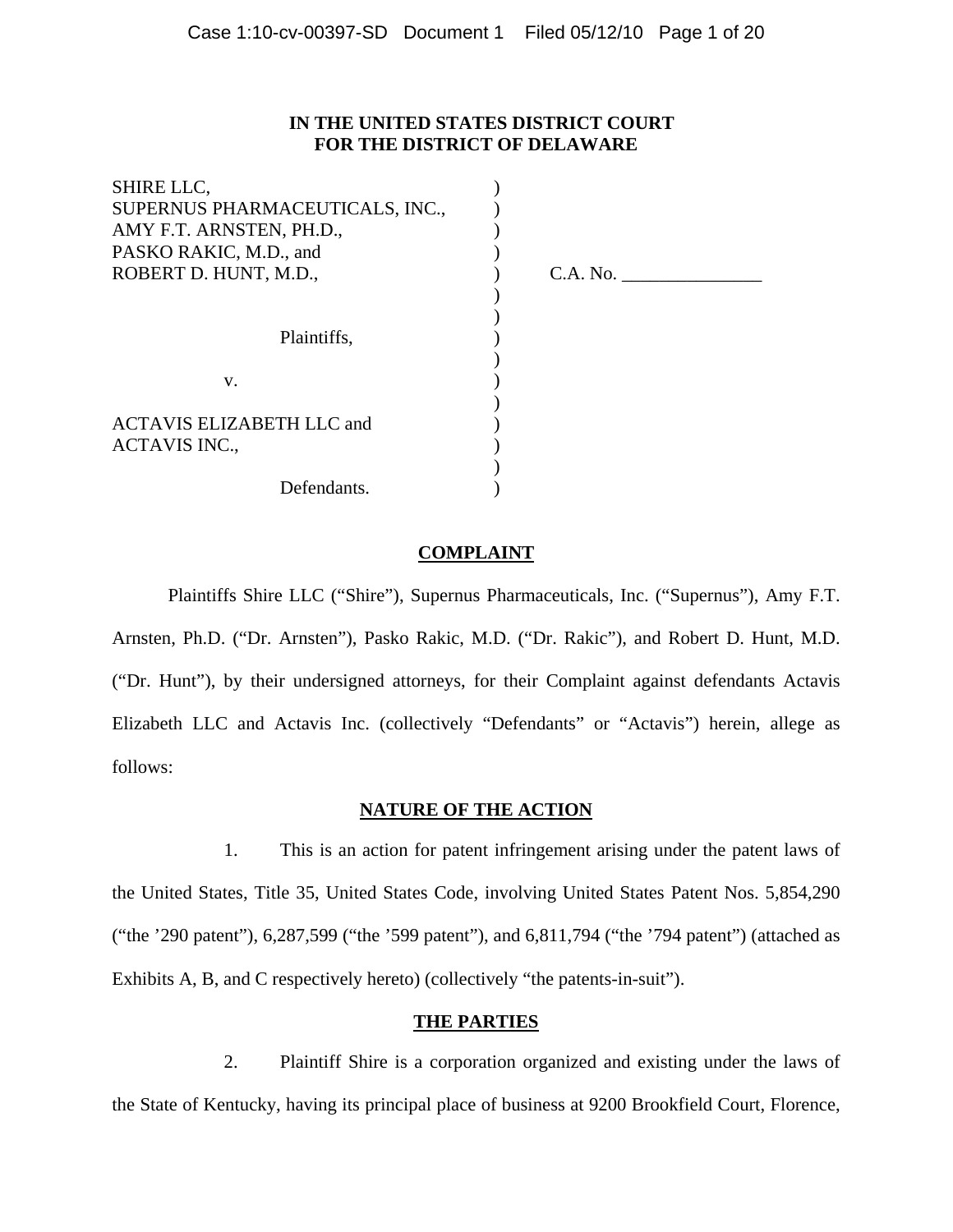Kentucky 41042.

3. Plaintiff Supernus is a corporation organized and existing under the laws of the State of Delaware, having its principal place of business at 1550 East Gude Drive, Rockville, Maryland 20850.

4. Plaintiff Dr. Arnsten is an individual with a principal place of business at Yale University School of Medicine, 333 Cedar Street, New Haven, Connecticut 06510.

5. Plaintiff Dr. Rakic is an individual with a principal place of business at Yale University School of Medicine, 333 Cedar Street, New Haven, Connecticut 06510.

6. Plaintiff Dr. Hunt is an individual with a principal place of business at Center for Attention and Hyperactive Disorders, 2129 Belcourt Avenue, Nashville, Tennessee 37212.

7. Upon information and belief, Actavis Elizabeth LLC is a corporation organized and existing under the laws of the state of Delaware, with a principal place of business at 200 Elmora Avenue, Elizabeth, New Jersey 07202. Upon information and belief, Actavis Elizabeth LLC is in the business of developing, manufacturing, marketing, and selling generic drugs throughout the world, including throughout the United States including the State of Delaware.

8. Upon information and belief, Actavis Inc. is a corporation organized and existing under the laws of the State of Delaware, with a principal place of business at 60 Columbia Road, Building B, Morristown, New Jersey 07906.

9. Upon information and belief, Actavis Elizabeth LLC is a wholly-owned subsidiary of Actavis Inc. Upon information and belief, Actavis Elizabeth LLC is controlled and/or dominated by Actavis Inc. Upon information and belief, Actavis Elizabeth LLC and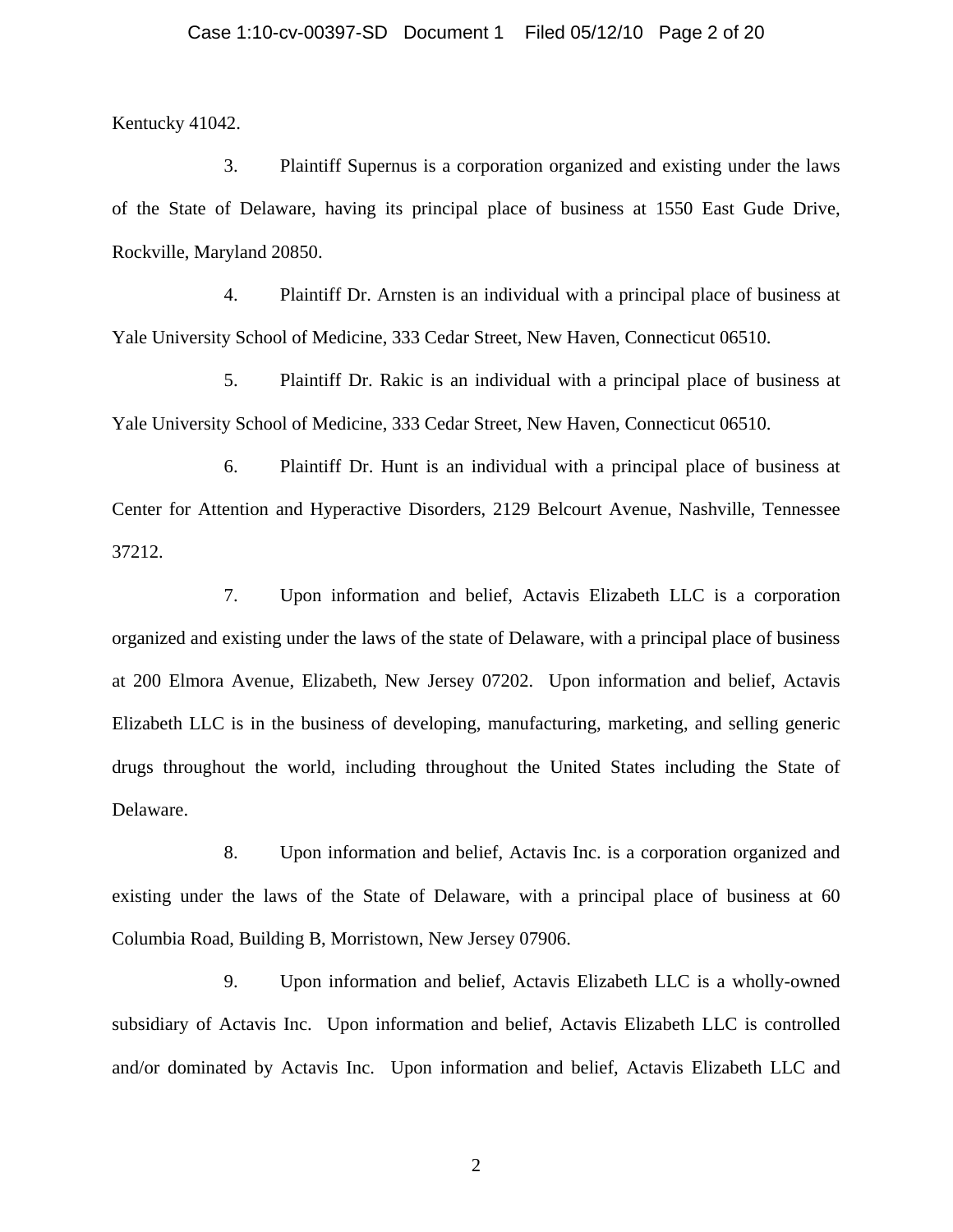Actavis Inc. have at least one officer and/or director in common.

10. Upon information and belief, Actavis Elizabeth LLC manufactures and distributes generic drugs for sale and use throughout the United States, including at the direction of, under the control of, and for the direct benefit of Actavis Inc. Upon information and belief, Actavis Inc. is in the business of developing generic drugs for sale and use throughout the United States. Upon information and belief, Actavis Elizabeth LLC acts as an agent for Actavis Inc. for purposes of regulatory submissions to the U.S. Food and Drug Administration ("FDA") seeking approval for generic drugs.

### **JURISDICTION AND VENUE**

11. This Court has jurisdiction over the subject matter of this action pursuant to 28 U.S.C. §§ 1331 and 1338(a).

12. This Court has personal jurisdiction over Actavis Elizabeth LLC. Actavis Elizabeth LLC has submitted to personal jurisdiction in this Court because, *inter alia*, it is a resident and citizen of the State of Delaware and has availed itself to the rights and benefits of the laws of Delaware by virtue of incorporating in Delaware and engaging in systematic and continuous contacts with the State of Delaware.

13. This Court has personal jurisdiction over Actavis Inc. Actavis Inc. has submitted to personal jurisdiction in this Court because, *inter alia*, it is a resident and citizen of the State of Delaware and has availed itself to the rights and benefits of the laws of Delaware by virtue of incorporating in Delaware and engaging in systematic and continuous contacts with the State of Delaware.

14. Venue is proper in this judicial district under 28 U.S.C. §§ 1391(b) and (c), and § 1400(b).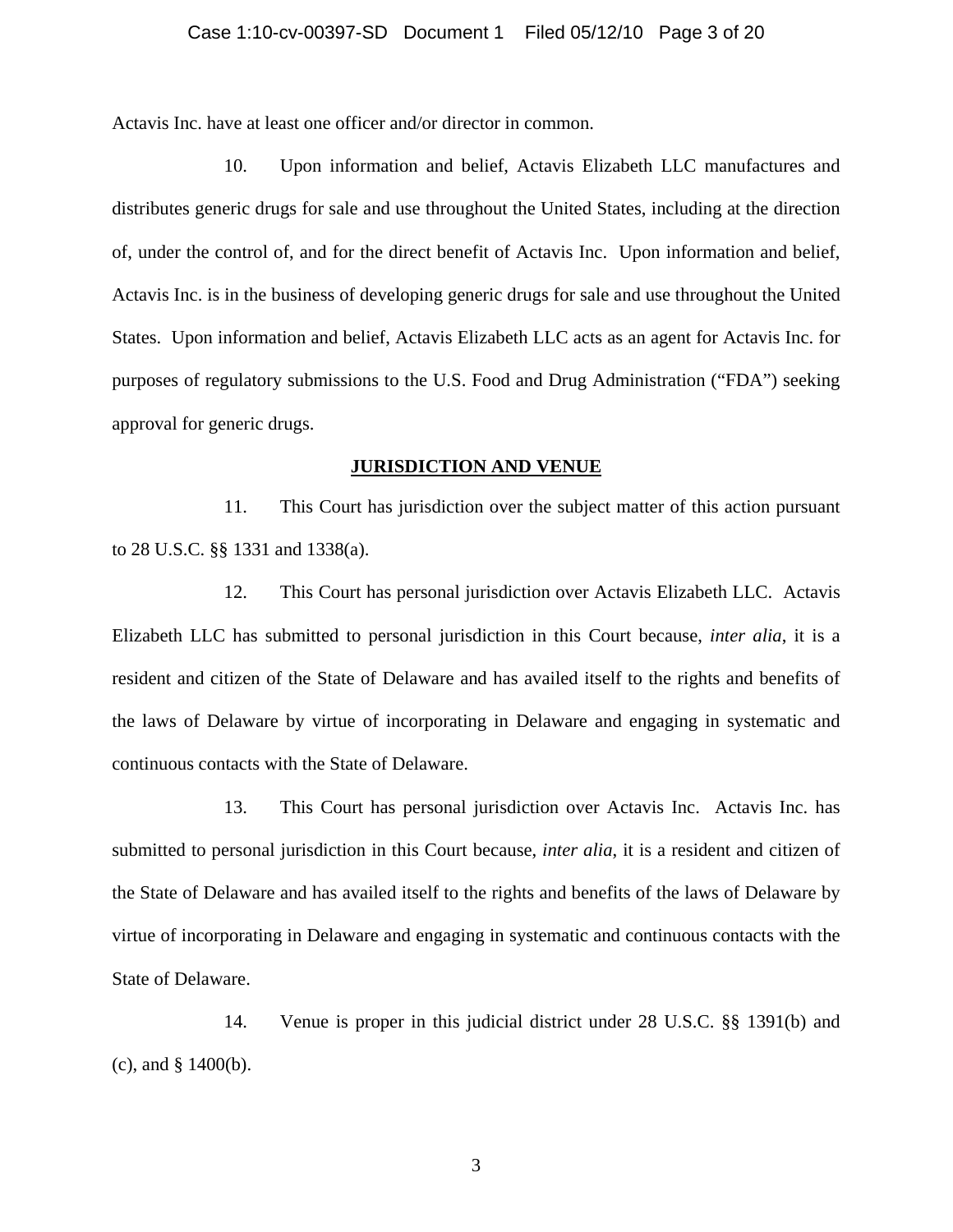## **FACTS AS TO ALL COUNTS**

15. Shire Development Inc. is the owner of New Drug Application ("NDA") No. 022037, which was approved by the FDA for the manufacture and sale of guanfacine hydrochloride extended release tablets, Eq. 1 mg Base, Eq. 2 mg Base, Eq. 3 mg Base and Eq. 4 mg Base, which Shire markets under the name of Intuniv<sup>™</sup>. Intuniv<sup>™</sup> is indicated for the treatment of Attention Deficit Hyperactivity Disorder.

16. Pursuant to 21 U.S.C. § 355(b)(1), the patents-in-suit are listed in FDA's publication entitled "Approved Drug Products with Therapeutic Equivalence Evaluations" (commonly known as the "*Orange Book*") as covering Intuniv™.

17. Actavis prepared and submitted Abbreviated New Drug Application ("ANDA") No. 200881 ("ANDA No. 20-0881" or "Actavis's ANDA") to the FDA under § 505(j) of the Federal Food, Drug, and Cosmetic Act ("FDCA") (codified at 21 U.S.C. § 355(j)) seeking approval to engage in the commercial manufacture, use, sale, offer for sale and/or importation of generic guanfacine hydrochloride extended-release tablets, 1 mg, 2 mg, 3 mg and 4 mg ("Actavis's Proposed Products").

18. Actavis sent to Shire Pharmaceuticals Inc., Supernus, Dr. Arnsten, Dr. Patricia S. Goldman-Rakic ("Dr. Goldman-Rakic") c/o Dr. Rakic, Dr. Rakic and Dr. Hunt notifications, each dated April 2, 2010, purportedly pursuant to §  $505(i)(2)(B)(ii)$  of the FDCA regarding Actavis's Proposed Products ("Actavis's Notice Letters").

19. 21 U.S.C. § 355(j)(2)(B)(iv)(II) requires that a letter notifying a patent holder of the filing of an ANDA containing a paragraph IV certification "include a detailed statement of the factual and legal basis of the opinion of the applicant that the patent is invalid or will not be infringed." Likewise, 21 C.F.R. § 314.95(c)(6) requires a paragraph IV notification to include "[a] detailed statement of the factual and legal basis of applicant's opinion that the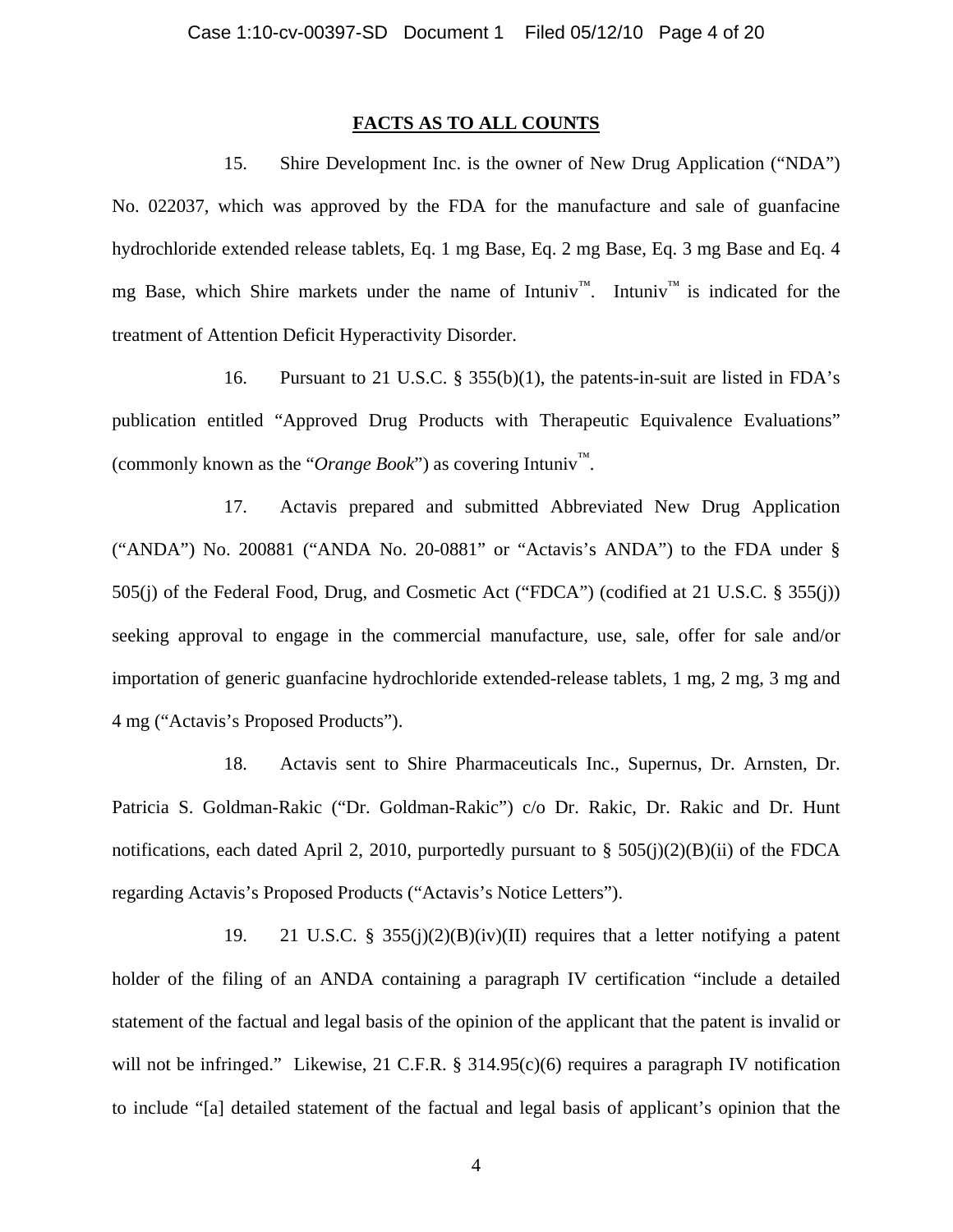### Case 1:10-cv-00397-SD Document 1 Filed 05/12/10 Page 5 of 20

patent is not valid, unenforceable, or will not be infringed." The detailed statement is to include "(i) [f]or each claim of a patent alleged not to be infringed, a full and detailed explanation of why the claim is not infringed" and "(ii) [f]or each claim of a patent alleged to be invalid or unenforceable, a full and detailed explanation of the grounds supporting the allegation." 21 C.F.R. §§ 314.95 $(c)(6)(i)-(ii)$ .

#### **FIRST COUNT**

(Infringement of the '290 Patent by Actavis Elizabeth LLC and Actavis Inc.)

20. Shire, Dr. Arnsten, Dr. Rakic and Dr. Hunt repeat and re-allege each of foregoing paragraphs as if fully set forth herein.

21. The '290 patent, entitled "Use of guanfacine in the treatment of behavioral disorders," was duly and legally issued on December 29, 1998 to Yale University upon assignment from Dr. Arnsten and Dr. Goldman-Rakic, and to Dr. Hunt. Dr. Arnsten and Dr. Goldman-Rakic became the owners of the '290 patent upon assignment from Yale University. Dr. Rakic became the owner of the '290 patent as a successor-in-interest to Dr. Goldman-Rakic. Dr. Arnsten, Dr. Goldman-Rakin and Dr. Hunt granted Shire International Licensing BV an exclusive license under the '290 patent with respect to, *inter alia*, drug products containing the active ingredient guanfacine and its derivatives.

22. Upon information and belief, Actavis seeks FDA approval for the manufacture and/or distribution of Actavis's Proposed Products.

23. Upon information and belief, Actavis's ANDA includes a paragraph IV certification to the '290 patent to obtain approval to engage in the commercial manufacture, use, sale, offer for sale and/or importation of Actavis's Proposed Products before the expiration of the '290 patent.

24. Upon information and belief, Actavis Elizabeth LLC and/or Actavis Inc.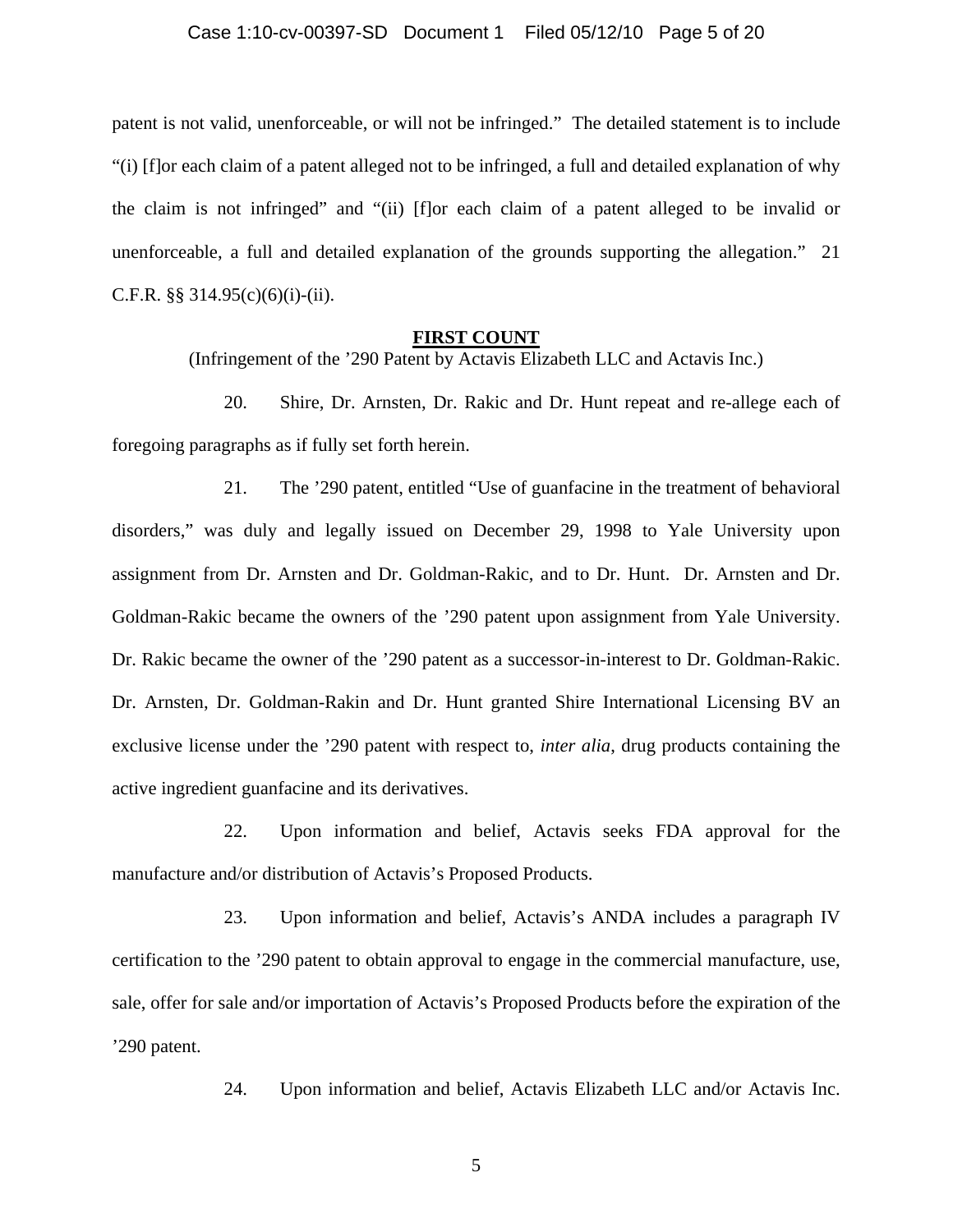### Case 1:10-cv-00397-SD Document 1 Filed 05/12/10 Page 6 of 20

will commercially manufacture, sell, offer for sale, and/or import Actavis's Proposed Products immediately upon FDA approval.

25. Upon information and belief, as of the date of Actavis's Notice Letters, Actavis Elizabeth LLC and Actavis Inc. were aware of the statutory provisions and regulations set forth in 21 U.S.C. § 355(j)(2)(B)(iv)(II) and 21 C.F.R. § 314.95(c)(6).

26. The submission and filing of ANDA No. 200881 with a paragraph IV certification to the '290 patent for the purpose of obtaining approval to engage in the commercial manufacture, use, sale, offer for sale and/or importation of Actavis's Proposed Products before the expiration of the '290 patent is an act of infringement by Actavis Elizabeth LLC of one or more claims of the '290 patent under 35 U.S.C. § 271(e)(2)(A).

27. Upon information and belief, the commercial manufacture, use, sale, offer for sale and/or importation into the United States of Actavis's Proposed Products that are the subject of ANDA No. 20-0881 will infringe one or more claims of the '290 patent.

28. Upon information and belief, the sale or offer for sale of Actavis's Proposed Products by Actavis Elizabeth LLC and/or Actavis Inc. would induce and/or contribute to third-party infringement of one or more claims of the '290 patent under 35 U.S.C. § 271.

29. Upon information and belief, as of the date of Actavis's Notice Letters, Actavis Elizabeth LLC and Actavis Inc. were aware of the existence of the '290 patent and acted without a reasonable basis for believing that they would not be liable for infringement of the '290 patent, thus rendering this case "exceptional" under 35 U.S.C. § 285.

30. The acts of infringement set forth above will cause Shire, Dr. Arnsten, Dr. Rakic and Dr. Hunt irreparable harm for which none have adequate remedy at law, unless Actavis Elizabeth LLC and Actavis Inc. are preliminarily and permanently enjoined by this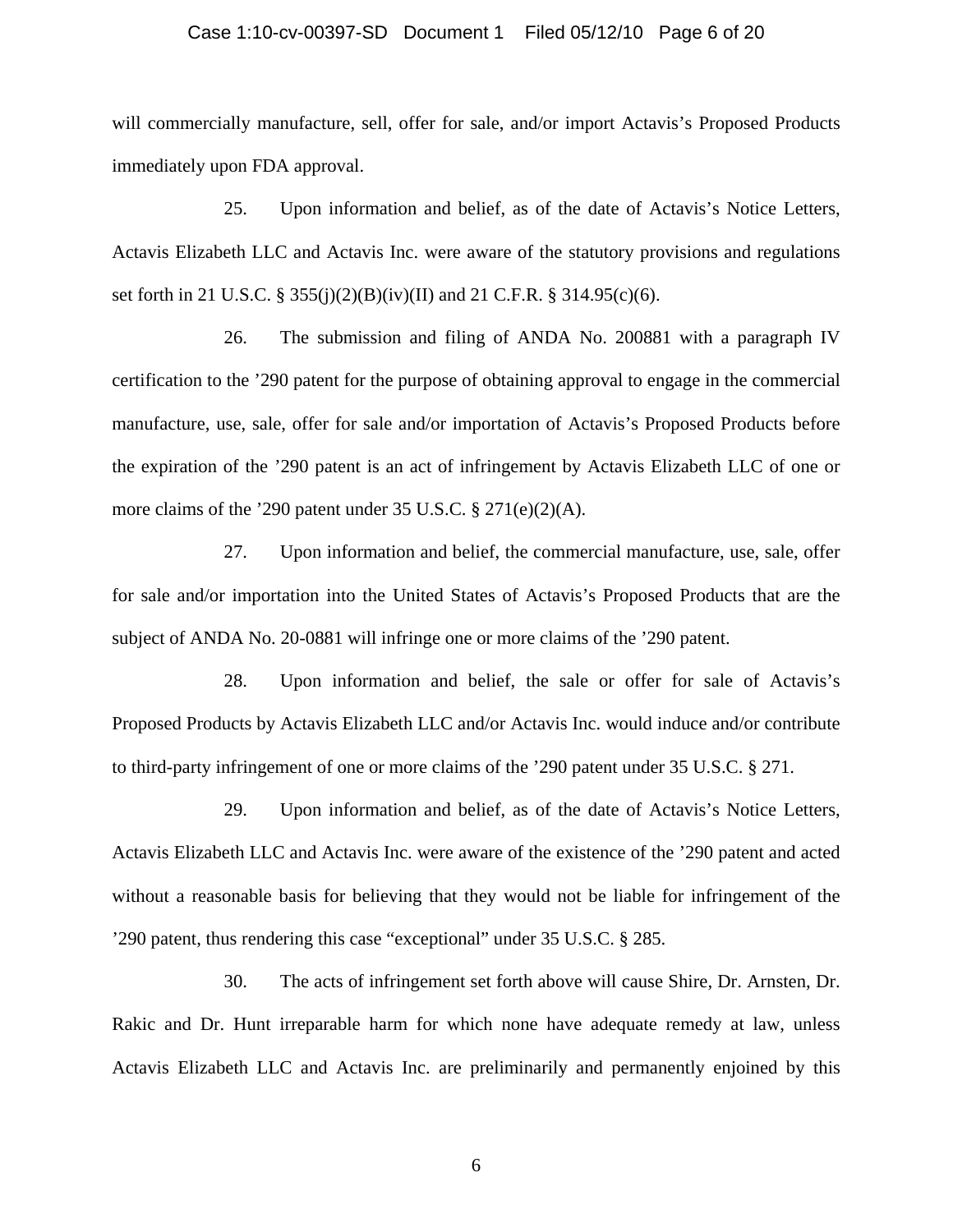Court.

## **SECOND COUNT**

(Induced and/or Contributory Infringement of the '290 Patent by Actavis Inc.)

31. Shire, Dr. Arnsten, Dr. Rakic and Dr. Hunt repeat and re-allege each of the foregoing paragraphs as if fully set forth herein.

32. Actavis Inc. is jointly and severally liable for Actavis Elizabeth LLC's infringement of one or more claims of the '290 patent.

33. Upon information and belief, Actavis Inc. knowingly induced Actavis Elizabeth LLC to infringe and/or contributed to Actavis Elizabeth LLC's infringement of one or more claims of the '290 patent.

34. Upon information and belief, Actavis Inc. actively induced, encouraged, aided, or abetted Actavis Elizabeth LLC's preparation and submission and filing of ANDA No. 200881 with a paragraph IV certification to the '290 patent.

35. Actavis Inc.'s inducement, encouragement, aiding, or abetting of Actavis Elizabeth LLC's preparation, submission and filing of ANDA 200881 with a paragraph IV certification constitutes infringement of the '290 patent under 35 U.S.C. § 271(e)(2)(A). Further, Actavis Inc.'s commercial use, sale, offer for sale and/or importation of Actavis's Proposed Products would induce and/or contribute to Actavis Elizabeth LLC's infringement of the '290 patent under 35 U.S.C. § 271(b) and/or 35 U.S.C. § 271(c).

36. Upon information and belief, Actavis Inc.'s inducement, encouragement, aiding, or abetting of the sale or offer for sale of Actavis's Proposed Products by Actavis Elizabeth LLC would induce and/or contribute to third-party infringement of one or more claims of the '290 patent under 35 U.S.C. § 271.

37. Upon information and belief, Actavis Inc. has, continues to, and will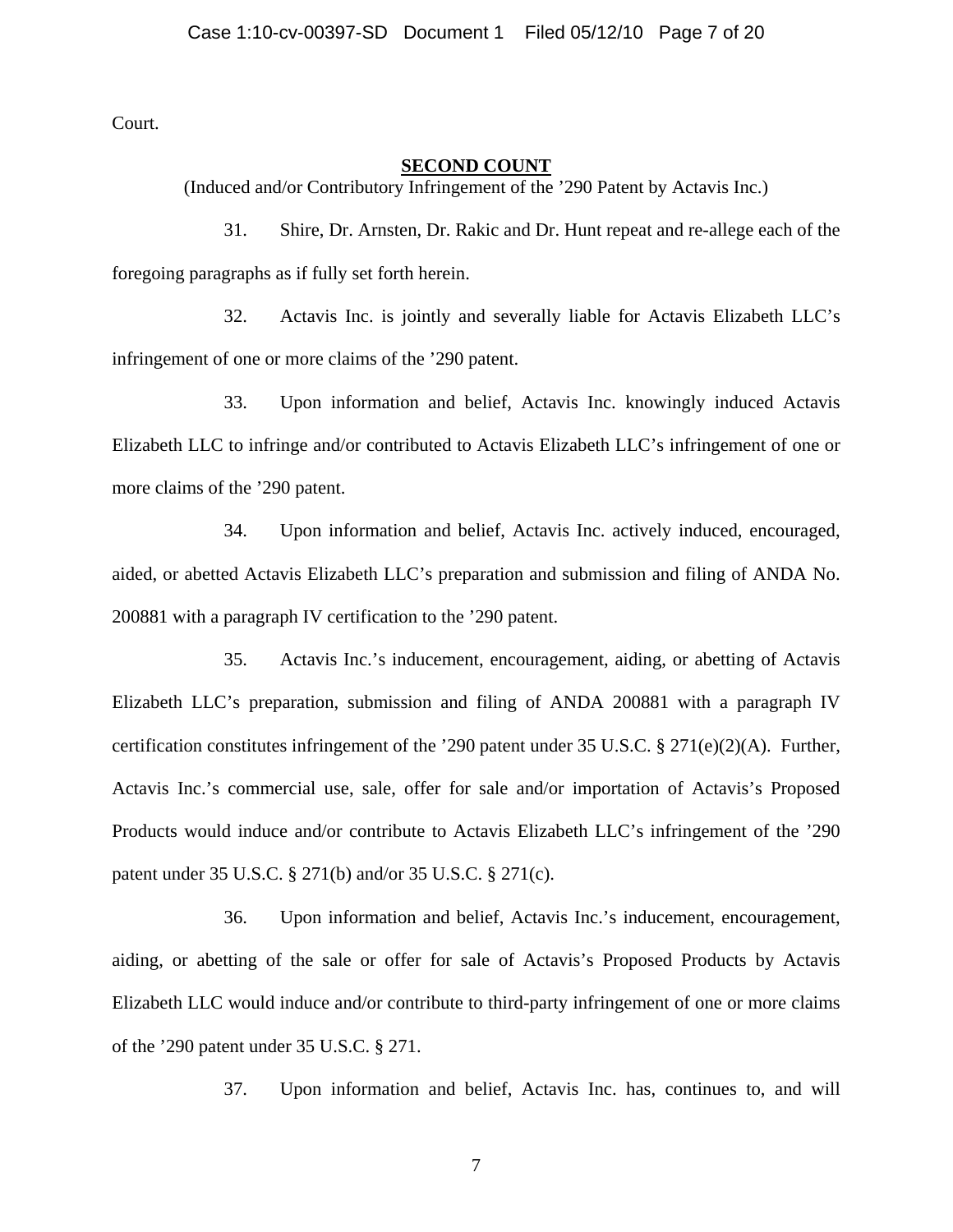### Case 1:10-cv-00397-SD Document 1 Filed 05/12/10 Page 8 of 20

actively induce, encourage, aid, or abet Actavis Elizabeth LLC's infringement of the '290 patent with knowledge that it is in contravention of the rights of Shire, Dr. Arnsten, Dr. Rakic and Dr. Hunt.

38. Upon information and belief, as of the date of Actavis's Notice Letters, Actavis Inc. was aware of the existence of the '290 patent and acted without a reasonable basis for believing that it would not be liable for inducing and/or contributing to Actavis Elizabeth LLC's infringement of the '290 patent, thus rendering this case "exceptional" under 35 U.S.C. § 285.

39. The acts of infringement set forth above will cause Shire, Dr. Arnsten, Dr. Rakic and Dr. Hunt irreparable harm for which none have adequate remedy at law, unless Actavis Inc. is preliminarily and permanently enjoined by this Court.

#### **THIRD COUNT**

(Infringement of the '599 Patent by Actavis Elizabeth LLC and Actavis Inc.)

40. Shire and Supernus repeat and re-allege each of the foregoing paragraphs 1-19 as if fully set forth herein.

41. The '599 patent, entitled "Sustained release pharmaceutical dosage forms with minimized pH dependent dissolution profiles," was duly and legally issued on September 11, 2001 to Shire Laboratories Inc. ("Shire Labs") upon assignment from Beth A. Burnside, Rong-Kun Chang and Xiaodi Guo. Supernus became the owner of the '599 patent upon assignment from Shire Labs. Supernus granted Shire an exclusive license under the '599 patent with respect to, *inter alia*, drug products containing the active ingredient guanfacine or salts thereof.

42. Upon information and belief, Actavis seeks FDA approval for the manufacture and/or distribution of Actavis's Proposed Products.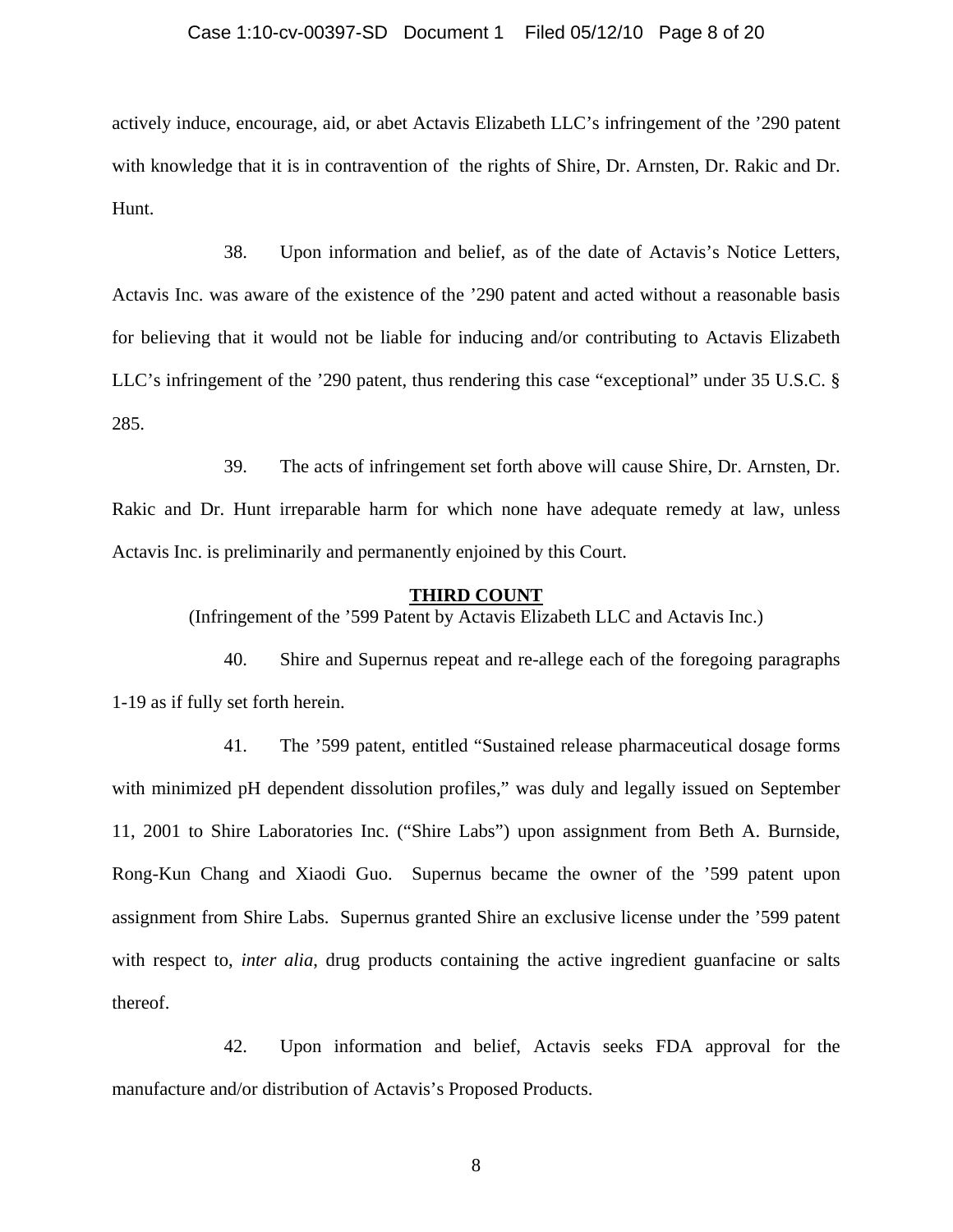### Case 1:10-cv-00397-SD Document 1 Filed 05/12/10 Page 9 of 20

43. Upon information and belief, Actavis's ANDA includes a paragraph IV certification to the '599 patent to obtain approval to engage in the commercial manufacture, use, sale, offer for sale and/or importation of Actavis's Proposed Products before the expiration of the '599 patent.

44. Upon information and belief, Actavis Elizabeth LLC and/or Actavis Inc. will commercially manufacture, sell, offer for sale, and/or import Actavis's Proposed Products immediately upon FDA approval.

45. Upon information and belief, as of the date of Actavis's Notice Letters, Actavis Elizabeth LLC and Actavis Inc. were aware of the statutory provisions and regulations set forth in 21 U.S.C. § 355(j)(2)(B)(iv)(II) and 21 C.F.R. § 314.95(c)(6).

46. The submission and filing of ANDA No. 200881 with a paragraph IV certification to the '599 patent for the purpose of obtaining approval to engage in the commercial manufacture, use, sale, offer for sale and/or importation of Actavis's Proposed Products before the expiration of the '599 patent is an act of infringement by Actavis Elizabeth LLC of one or more claims of the '599 patent under 35 U.S.C. § 271(e)(2)(A).

47. Upon information and belief, Actavis Elizabeth LLC's and/or Actavis Inc.'s commercial manufacture, use, sale, offer for sale and/or importation into the United States of Actavis's Proposed Products that are the subject of ANDA No. 200881 will infringe one or more claims of the '599 patent.

48. Upon information and belief, as of the date of Actavis's Notice Letters, Actavis Elizabeth LLC and Actavis Inc. were aware of the existence of the '599 patent and acted without a reasonable basis for believing that they would not be liable for infringement of the '599 patent, thus rendering this case "exceptional" under 35 U.S.C. § 285.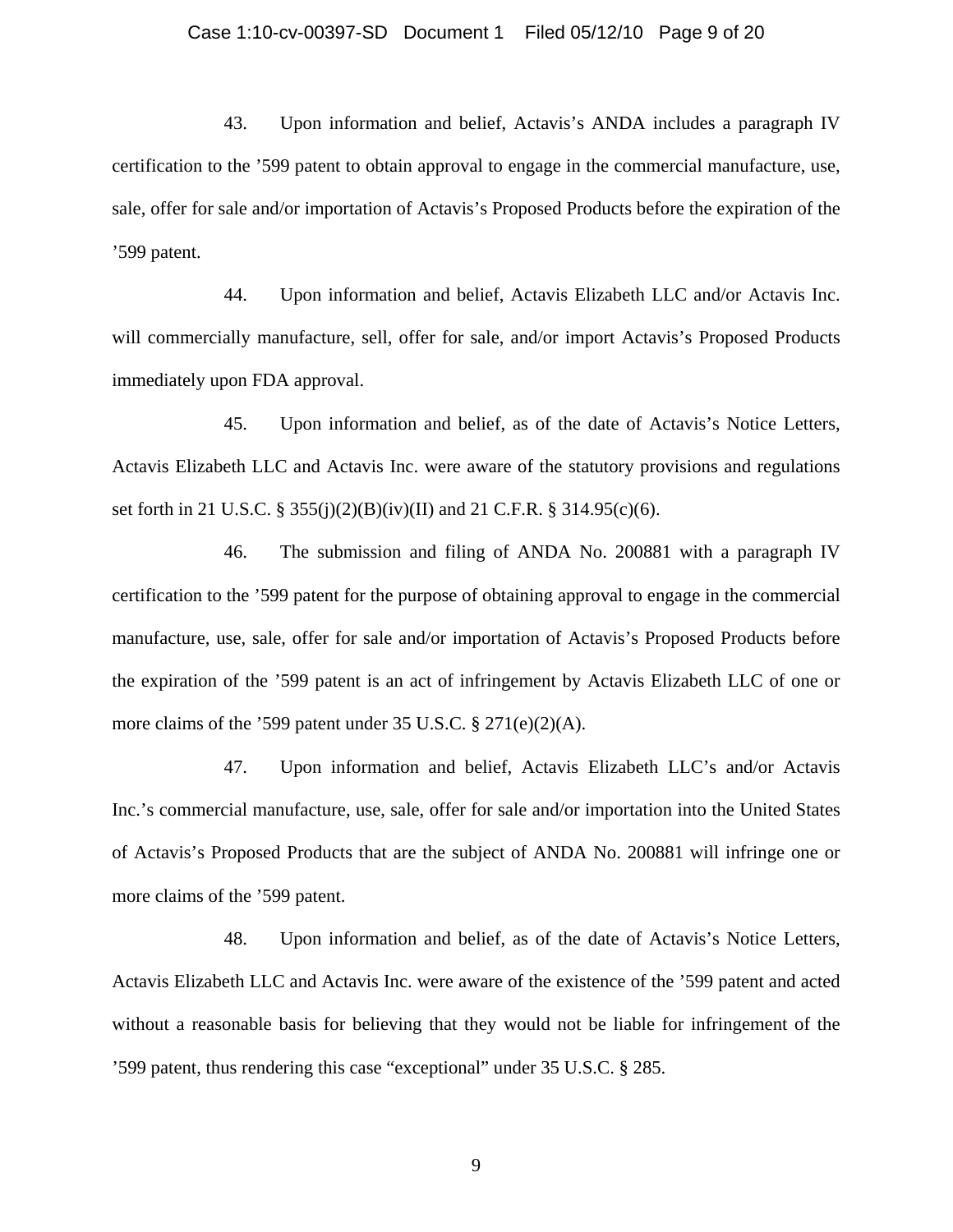49. The acts of infringement set forth above will cause Shire and Supernus irreparable harm for which neither has adequate remedy at law, unless Actavis Elizabeth LLC and Actavis Inc. are preliminarily and permanently enjoined by this Court.

#### **FOURTH COUNT**

(Induced and/or Contributory Infringement of the '599 Patent by Actavis Inc.)

50. Shire and Supernus repeat and re-allege each of the foregoing paragraphs 1-19 and 40-49 as if fully set forth herein.

51. Actavis Inc. is jointly and severally liable for Actavis Elizabeth LLC's infringement of one or more claims of the '599 patent.

52. Upon information and belief, Actavis Inc. knowingly induced Actavis Elizabeth LLC to infringe and/or contributed to Actavis Elizabeth LLC's infringement of one or more claims of the '599 patent.

53. Upon information and belief, Actavis Inc. actively induced, encouraged, aided, or abetted Actavis Elizabeth LLC's preparation and submission and filing of ANDA No. 200881 with a paragraph IV certification to the '599 patent.

54. Actavis Inc.'s inducement, encouragement, aiding, or abetting of Actavis Elizabeth LLC's preparation, submission and filing of ANDA 200881 with a paragraph IV certification constitutes infringement of the '599 patent under 35 U.S.C. § 271(e)(2)(A). Further, Actavis Inc.'s commercial use, sale, offer for sale and/or importation of Actavis's Proposed Products would induce and/or contribute to Actavis Elizabeth LLC's infringement of the '599 patent under 35 U.S.C. § 271(b) and/or 35 U.S.C. § 271(c).

55. Upon information and belief, Actavis Inc. has, continues to, and will actively induce, encourage, aid, or abet Actavis Elizabeth LLC's infringement of the '599 patent with knowledge that it is in contravention of the rights of Shire and Supernus.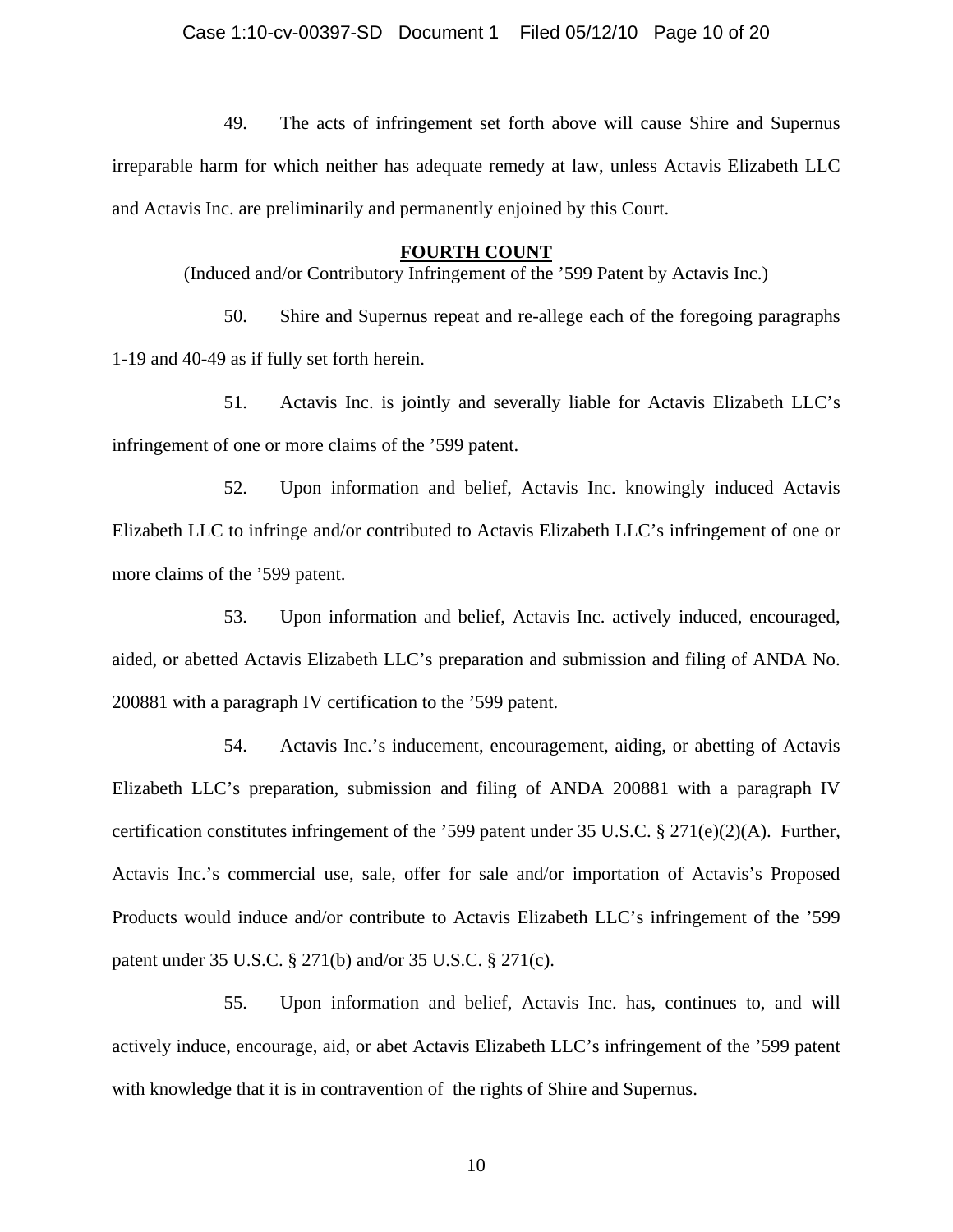### Case 1:10-cv-00397-SD Document 1 Filed 05/12/10 Page 11 of 20

56. Upon information and belief, as of the date of Actavis's Notice Letters, Actavis Inc. was aware of the existence of the '599 patent and acted without a reasonable basis for believing that it would not be liable for inducing and/or contributing to Actavis Elizabeth LLC's infringement of the '599 patent, thus rendering this case "exceptional" under 35 U.S.C. § 285.

57. The acts of infringement set forth above will cause Shire and Supernus irreparable harm for which neither has adequate remedy at law, unless Actavis Inc. is preliminarily and permanently enjoined by this Court.

#### **FIFTH COUNT**

(Infringement of the '794 Patent by Actavis Elizabeth LLC and Actavis Inc.)

58. Shire and Supernus repeat and re-allege each of the foregoing paragraphs 1-19 and 40-57 as if fully set forth herein.

59. The '794 patent, entitled "Sustained release pharmaceutical dosage forms with minimized pH dependent dissolution profiles," was duly and legally issued on November 2, 2004 to Shire Laboratories Inc. upon assignment from Beth A. Burnside, Rong-Kun Chang and Xiaodi Guo. Supernus became the owner of the '794 patent upon assignment from Shire Labs. Supernus granted Shire an exclusive license under the '794 patent with respect to, *inter alia*, drug products containing the active ingredient guanfacine or salts thereof.

60. Upon information and belief, Actavis seeks FDA approval for the manufacture and/or distribution of Actavis's Proposed Products.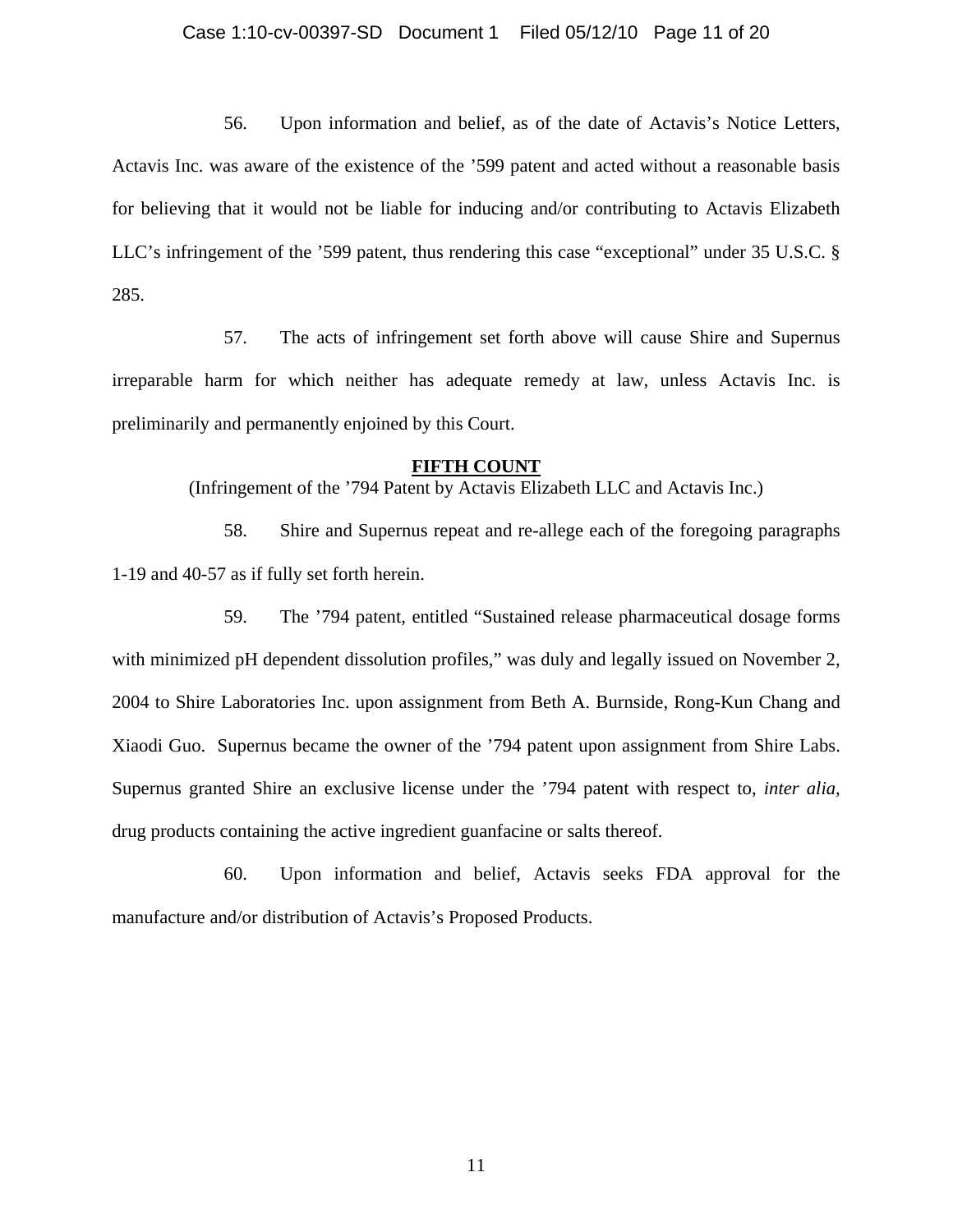#### Case 1:10-cv-00397-SD Document 1 Filed 05/12/10 Page 12 of 20

61. Upon information and belief, Actavis's ANDA includes a paragraph IV certification to the '794 patent to obtain approval to engage in the commercial manufacture, use, sale, offer for sale and/or importation of Actavis's Proposed Products before the expiration of the '794 patent.

62. Upon information and belief, Actavis Elizabeth LLC and/or Actavis Inc. will commercially manufacture, sell, offer for sale, and/or import Actavis's Proposed Products immediately upon FDA approval.

63. Upon information and belief, as of the date of Actavis's Notice Letters, Actavis Elizabeth LLC and Actavis Inc. were aware of the statutory provisions and regulations set forth in 21 U.S.C. § 355(j)(2)(B)(iv)(II) and 21 C.F.R. § 314.95(c)(6).

64. The submission and filing of ANDA No. 200881 with a paragraph IV certification to the '794 patent for the purpose of obtaining approval to engage in the commercial manufacture, use, sale, offer for sale and/or importation of Actavis's Proposed Products before the expiration of the '794 patent is an act of infringement by Actavis Elizabeth LLC of one or more claims of the '794 patent under 35 U.S.C. § 271(e)(2)(A).

65. Upon information and belief, Actavis Elizabeth LLC's and/or Actavis Inc.'s commercial manufacture, use, sale, offer for sale and/or importation into the United States of Actavis's Proposed Products that are the subject of ANDA No. 200881 will infringe one or more claims of the '794 patent.

66. Upon information and belief, as of the date of Actavis's Notice Letters, Actavis Elizabeth LLC and Actavis Inc. were aware of the existence of the '794 patent and acted without a reasonable basis for believing that they would not be liable for infringement of the '794 patent, thus rendering this case "exceptional" under 35 U.S.C. § 285.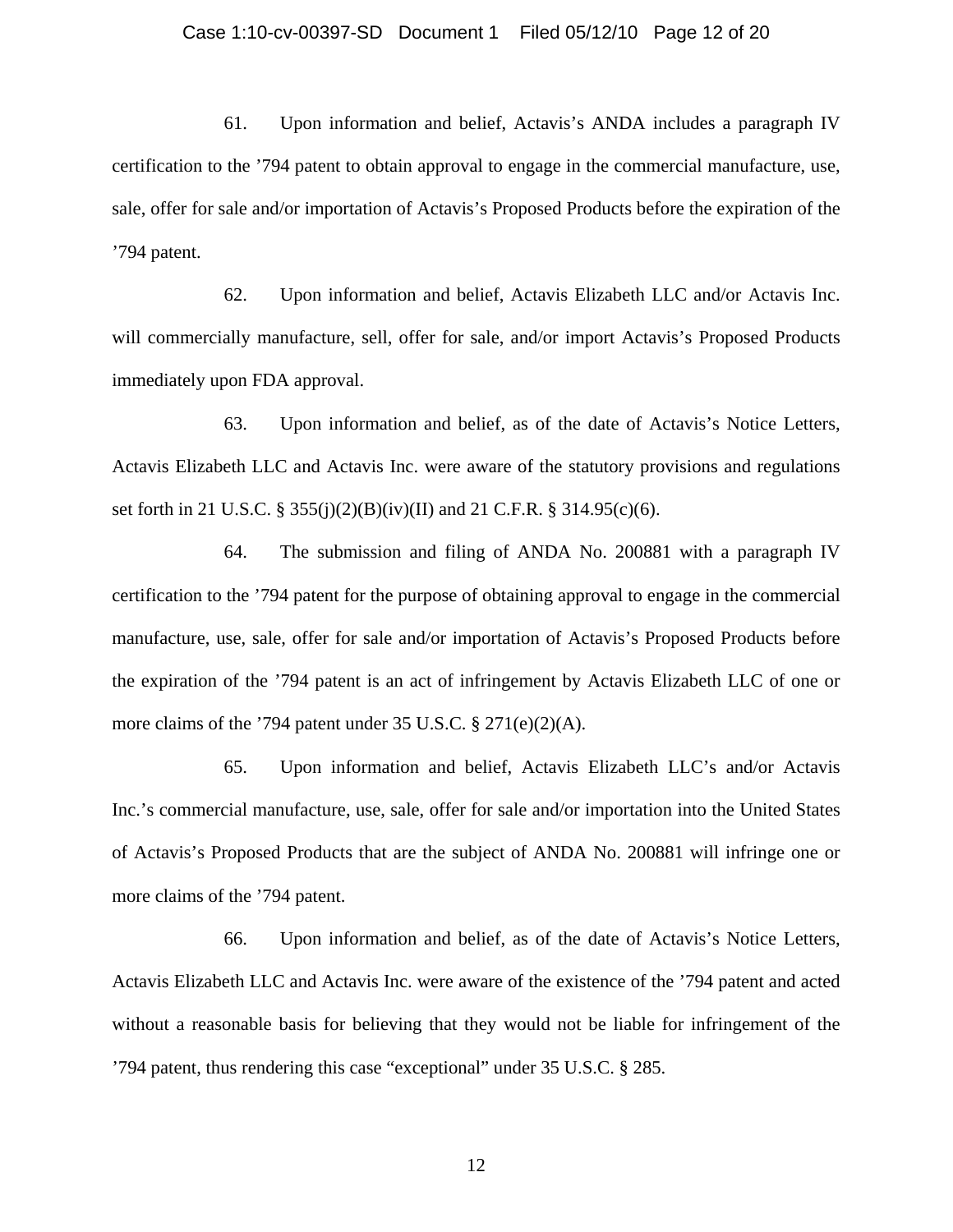67. The acts of infringement set forth above will cause Shire and Supernus irreparable harm for which neither has adequate remedy at law, unless Actavis Elizabeth LLC and Actavis Inc. are preliminarily and permanently enjoined by this Court.

## **SIXTH COUNT**

(Induced and/or Contributory Infringement of '794 Patent by Actavis Inc.)

68. Shire and Supernus repeat and re-allege each of the foregoing paragraphs 1-19 and 40-67 as if fully set forth herein.

69. Actavis Inc. is jointly and severally liable for Actavis Elizabeth LLC's infringement of one or more claims of the '794 patent.

70. Upon information and belief, Actavis Inc. knowingly induced Actavis Elizabeth LLC to infringe and/or contributed to Actavis Elizabeth LLC's infringement of one or more claims of the '794 patent.

71. Upon information and belief, Actavis Inc. actively induced, encouraged, aided, or abetted Actavis Elizabeth LLC's preparation and submission and filing of ANDA No. 200881 with a paragraph IV certification to the '794 patent.

72. Actavis Inc.'s inducement, encouragement, aiding, or abetting of Actavis Elizabeth LLC's preparation, submission and filing of ANDA 200881 with a paragraph IV certification constitutes infringement of the '794 patent under 35 U.S.C. § 271(e)(2)(A). Further, Actavis Inc.'s commercial use, sale, offer for sale and/or importation of Actavis's Proposed Products would induce and/or contribute to Actavis Elizabeth LLC's infringement of the '794 patent under 35 U.S.C. § 271(b) and/or 35 U.S.C. § 271(c).

73. Upon information and belief, Actavis Inc. has, continues to, and will actively induce, encourage, aid, or abet Actavis Elizabth LLC's infringement of the '794 patent with knowledge that it is in contravention of the rights of Shire and Supernus.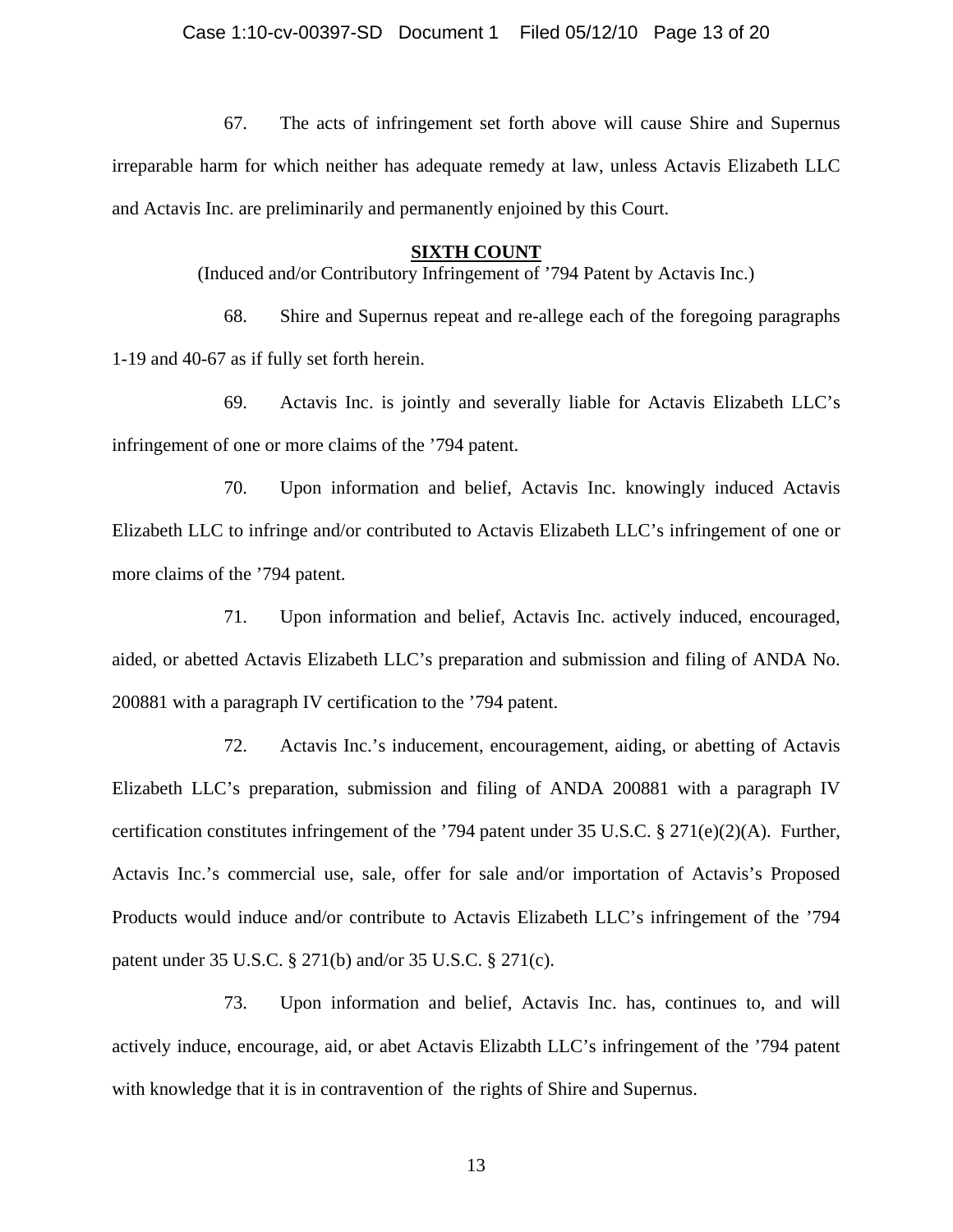### Case 1:10-cv-00397-SD Document 1 Filed 05/12/10 Page 14 of 20

74. Upon information and belief, as of the date of Actavis's Notice Letters, Actavis Inc. was aware of the existence of the '794 patent and acted without a reasonable basis for believing that it would not be liable for inducing and/or contributing to Actavis Elizabeth LLC's infringement of the '794 patent, thus rendering this case "exceptional" under 35 U.S.C. § 285.

75. The acts of infringement set forth above will cause Shire and Supernus irreparable harm for which neither has adequate remedy at law, unless Actavis Inc. is preliminarily and permanently enjoined by this Court.

### **PRAYER FOR RELIEF**

WHEREFORE, Plaintiff respectfully requests the following relief:

(a) A judgment declaring that the '290 patent is valid and enforceable;

(b) A judgment declaring that, pursuant to 35 U.S.C.  $\S$  271(e)(2)(A), the submission and filing of ANDA No. 200881 with a paragraph IV certification to the FDA to obtain approval for the commercial manufacture, use, sale, offer for sale and/or importation in the United States of the products that are the subject of ANDA No. 200881 prior to the expiration of the '290 patent was an act of infringement of the '290 patent by Actavis Elizabeth LLC;

(c) A judgment declaring that, pursuant to 35 U.S.C.  $\S 271(e)(2)(A)$  and/or 35 U.S.C. § 271(a), the commercial manufacture, use, sale, offer for sale and/or importation in the United States of the products that are the subject of ANDA No. 200881 prior to the expiration of the '290 patent will constitute an act of infringement of the '290 patent by Actavis Elizabeth LLC and Actavis Inc., individually and collectively;

(d) A judgment declaring that, pursuant to 35 U.S.C.  $\S 271(e)(2)(A)$ , Actavis Inc. has and continues to induce and/or contribute to Actavis Elizabeth LLC's infringement of the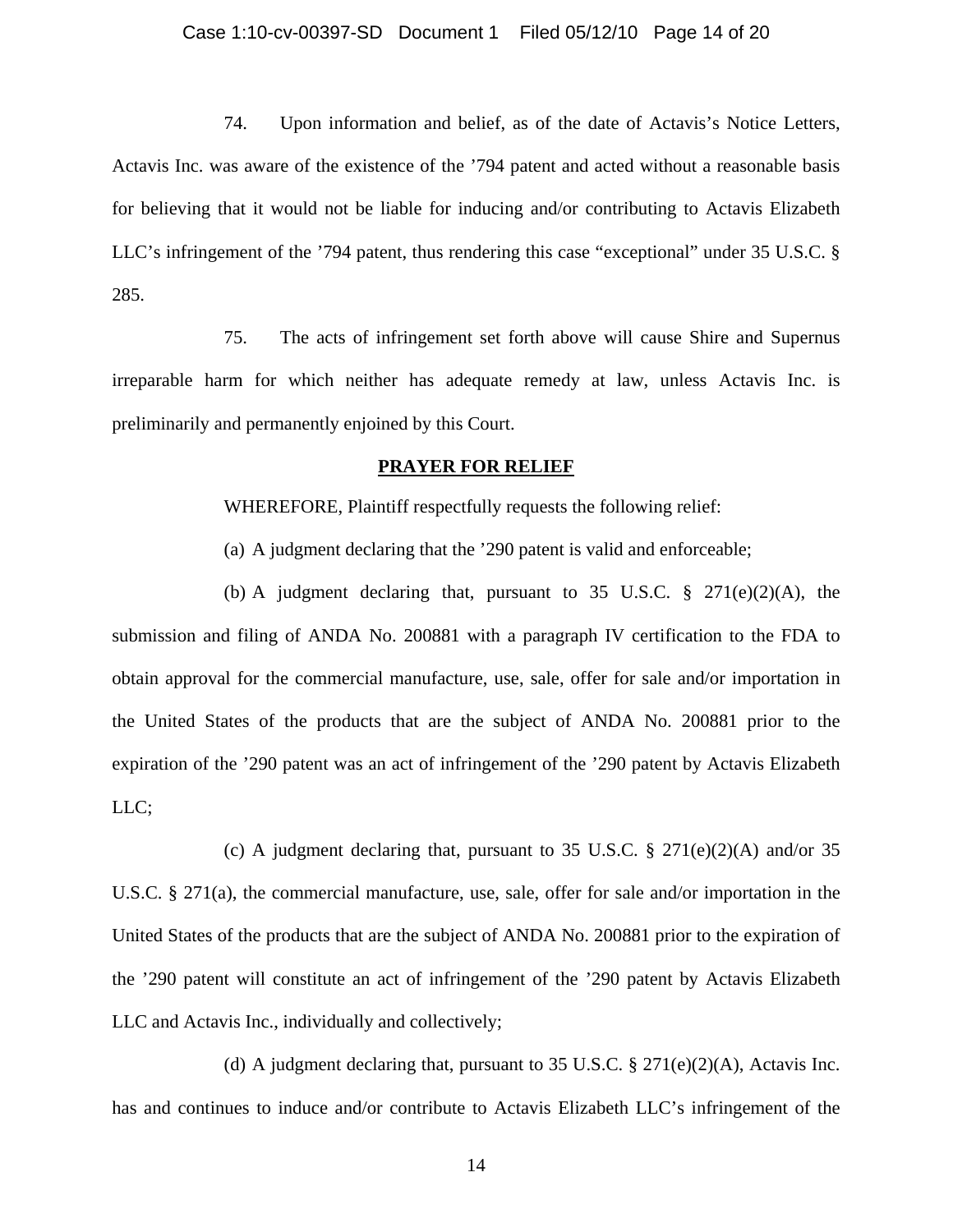#### Case 1:10-cv-00397-SD Document 1 Filed 05/12/10 Page 15 of 20

'290 patent based on the submission to the FDA of ANDA No. 200881 with a paragraph IV certification to obtain approval for the commercial manufacture, use, sale, offer for sale and/or importation in the United States of the products that are the subject of ANDA No. 200881 prior to the expiration of the '290 patent;

(e) A judgment declaring that, pursuant to 35 U.S.C. § 271(b) and/or 35 U.S.C. § 271(c), Actavis Inc. would induce and/or contribute to Actavis Elizabeth LLC's infringement of the '290 patent based on the commercial manufacture, use, sale, offer for sale and/or importation in the United States of the products that are the subject of ANDA No. 200881 prior to the expiration of the '290 patent;

(f) A judgment declaring that, pursuant to 35 U.S.C. § 271(b) and/or 35 U.S.C. § 271(c), the commercial manufacture, use, sale, offer for sale and/or importation in the United States of the products that are the subject of ANDA No. 200881 by Actavis Elizabeth LLC and/or Actavis Inc. would induce and/or contribute to third-party infringement of the '290 patent.

(g) A judgment declaring that, pursuant to 35 U.S.C. § 271(b) and/or 35 U.S.C. § 271(c), Actavis Inc.'s inducement, encouragement, aiding, or abetting of Actavis Elizabeth LLC's commercial manufacture, use, sale, offer for sale and/or importation in the United States of the products that are the subject of ANDA No. 200881 would induce and/or contribute to third-party infringement of the '290 patent;

(h) An order that, pursuant to 35 U.S.C. § 271(e)(4)(A), the effective date of any approval of the product that is the subject of ANDA No. 200881 shall be no earlier than the date on which the '290 patent expires;

(i) A judgment pursuant to 35 U.S.C.  $\S$  271(e)(4)(B) preliminarily and permanently enjoining Actavis Elizabeth LLC, Actavis Inc., their officers, agents, servants,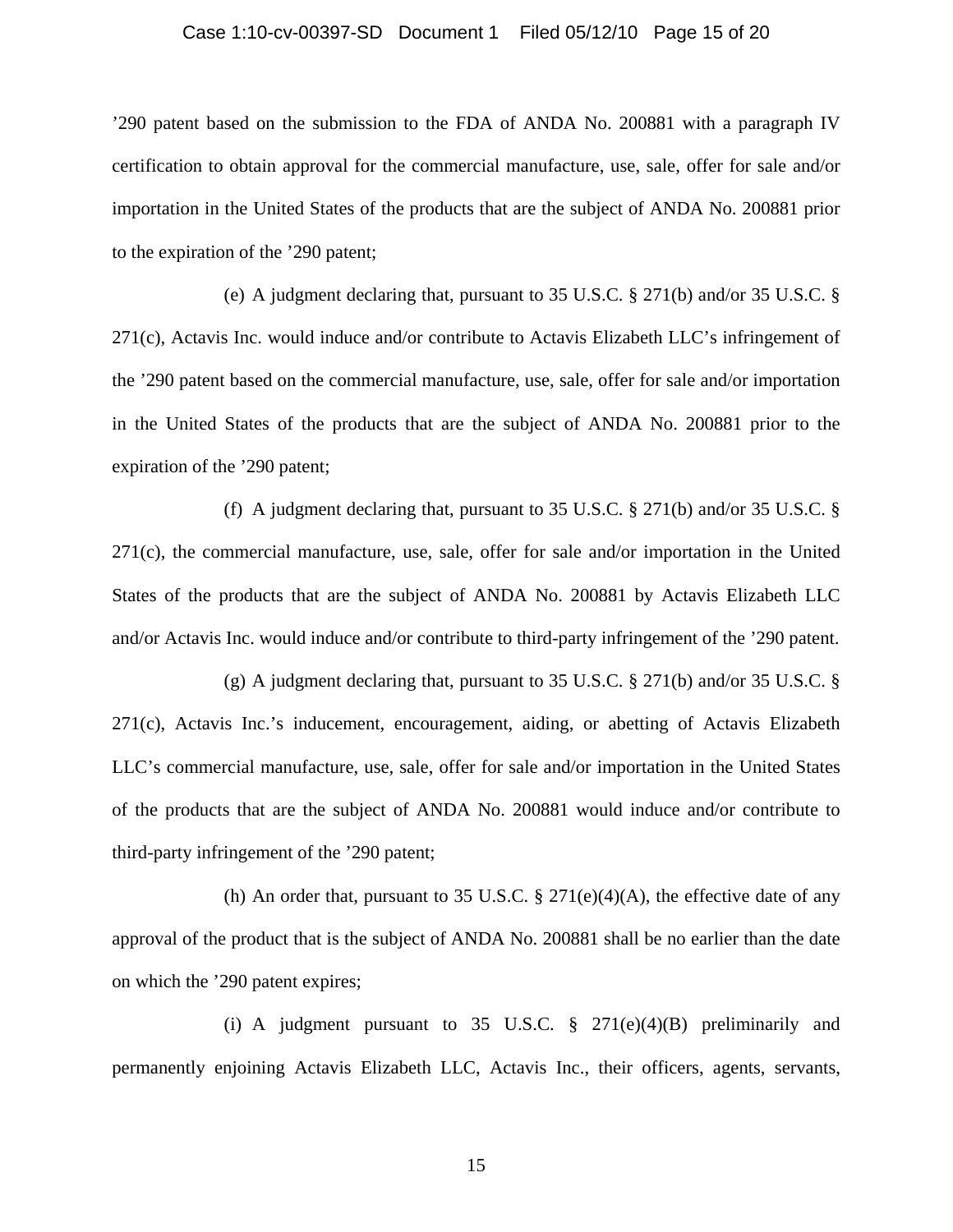### Case 1:10-cv-00397-SD Document 1 Filed 05/12/10 Page 16 of 20

employees and attorneys, and those persons in active concert or participation or privity with them or any of them, from engaging in the commercial manufacture, use, sale, offer to sale and/or importation in the United States of the products that are the subject of ANDA No. 200881 until the expiration of the '290 patent;

(j) A judgment awarding Shire damages or other monetary relief, pursuant to 35 U.S.C. §§ 271(e)(4)(C) and 284, if Actavis Elizabeth LLC and/or Actavis Inc. commercially manufacture, use, sell, offer to sell and/or import any products that are the subject of ANDA No. 200881 prior to the expiration of the '290 patent;

(k) A judgment declaring that Actavis Elizabeth LLC's and Actavis Inc.'s infringement of the '290 patent based on ANDA No. 200881 is willful if Actavis Elizabeth LLC and/or Actavis Inc. commercially manufacture, use, sell, offer to sell and/or import any products that are the subject of ANDA No. 200881 prior to the expiration of the '290 patent;

(l) A judgment declaring that the '599 patent is valid and enforceable;

(m)A judgment declaring that, pursuant to 35 U.S.C.  $\S$  271(e)(2)(A), the submission and filing of ANDA No. 200881 with a paragraph IV certification to the FDA to obtain approval for the commercial manufacture, use, sale, offer for sale and/or importation in the United States of the products that are the subject of ANDA No. 200881 prior to the expiration of the '599 patent was an act of infringement of the '599 patent by Actavis Elizabeth LLC;

(n) A judgment declaring that, pursuant to 35 U.S.C.  $\S 271(e)(2)(A)$  and/or 35 U.S.C. § 271(a), the commercial manufacture, use, sale, offer for sale and/or importation in the United States of the products that are the subject of ANDA No. 200881 prior to the expiration of the '599 patent will constitute an act of infringement of the '599 patent by Actavis Elizabeth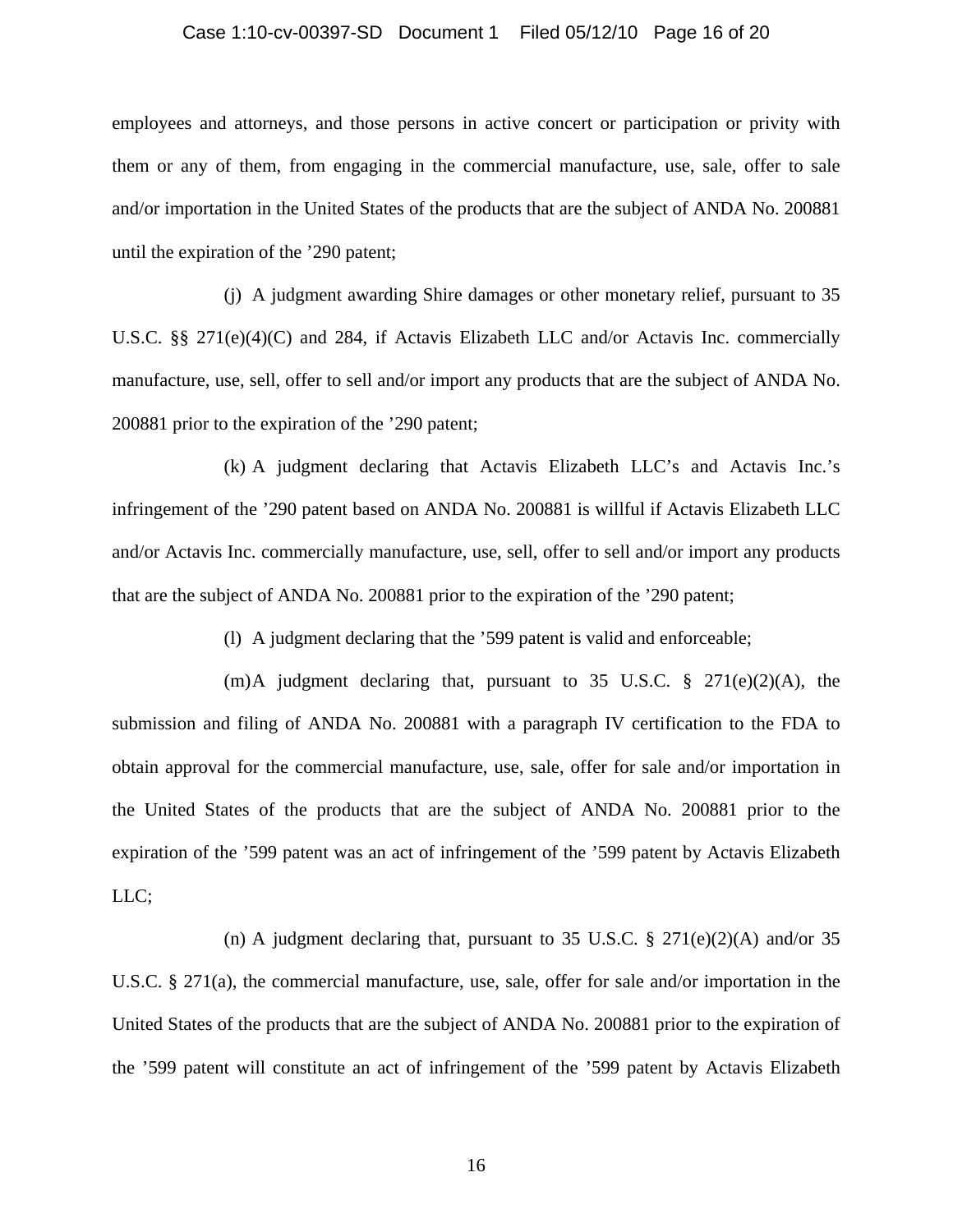LLC and Actavis Inc., individually and collectively;

(o) A judgment declaring that, pursuant to 35 U.S.C.  $\S 271(e)(2)(A)$ , Actavis Inc. has and continues to induce and/or contribute to Actavis Elizabeth LLC's infringement of the '599 patent based on the submission to the FDA of ANDA No. 200881 with a paragraph IV certification to obtain approval for the commercial manufacture, use, sale, offer for sale and/or importation in the United States of the products that are the subject of ANDA No. 200881 prior to the expiration of the '599 patent;

(p) A judgment declaring that, pursuant to 35 U.S.C. § 271(b) and/or 35 U.S.C. § 271(c), Actavis Inc. would induce and/or contribute to Actavis Elizabeth LLC's infringement of the '599 patent based on the commercial manufacture, use, sale, offer for sale and/or importation in the United States of the products that are the subject of ANDA No. 200881 prior to the expiration of the '599 patent;

(q) An order that, pursuant to 35 U.S.C.  $\S 271(e)(4)(A)$ , the effective date of any approval of the product that is the subject of ANDA No. 200881 shall be no earlier than the date on which the '599 patent expires;

(r) A judgment pursuant to 35 U.S.C.  $\S$  271(e)(4)(B) preliminarily and permanently enjoining Actavis Elizabeth LLC, Actavis Inc., their officers, agents, servants, employees and attorneys, and those persons in active concert or participation or privity with them or any of them, from engaging in the commercial manufacture, use, sale, offer to sale and/or importation in the United States of the product that is the subject of ANDA No. 200881 until the expiration of the '599 patent;

(s) A judgment awarding Shire damages or other monetary relief, pursuant to 35 U.S.C. §§ 271(e)(4)(C) and 284, if Actavis Elizabeth LLC and/or Actavis Inc. commercially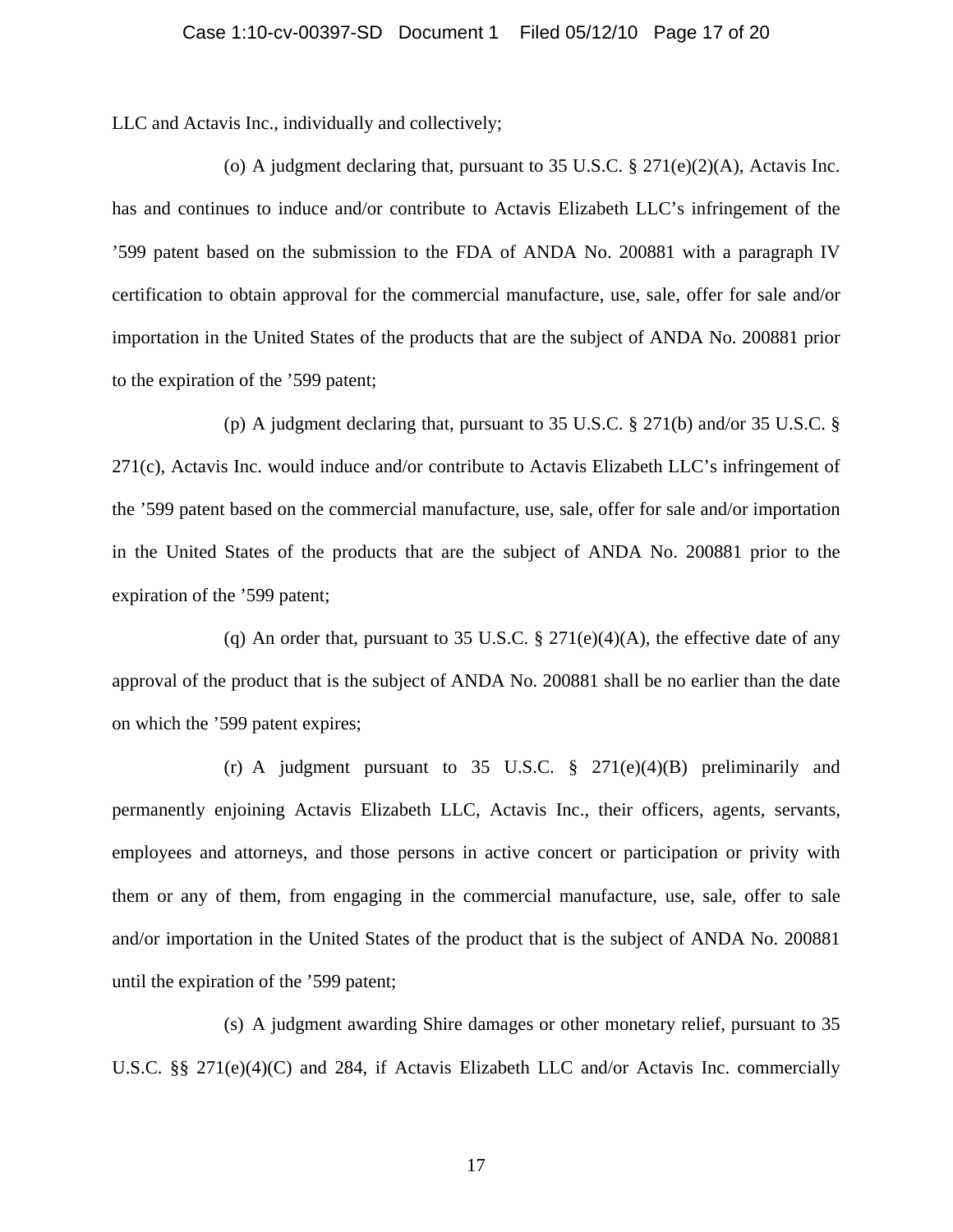#### Case 1:10-cv-00397-SD Document 1 Filed 05/12/10 Page 18 of 20

manufacture, use, sell, offer to sell and/or import any products that are the subject of ANDA No. 200881 prior to the expiration of the '599 patent;

(t) A judgment declaring that Actavis Elizabeth LLC's and/or Actavis Inc.'s infringement of the '599 patent based on ANDA No. 200881 is willful if Actavis Elizabeth LLC and/or Actavis Inc. commercially manufacture, use, sell, offer to sell and/or import any products that are the subject of ANDA No. 200881 prior to the expiration of the '599 patent;

(u) A judgment declaring that the '794 patent is valid and enforceable;

(v) A judgment declaring that, pursuant to 35 U.S.C.  $\frac{8}{3}$  271(e)(2)(A), the submission and filing of ANDA No. 200881 with a paragraph IV certification to the FDA to obtain approval for the commercial manufacture, use, sale, offer for sale and/or importation in the United States of the products that are the subject of ANDA No. 200881 prior to the expiration of the '794 patent was an act of infringement of the '794 patent by Actavis Elizabeth LLC;

(w)A judgment declaring that, pursuant to 35 U.S.C. § 271(e)(2)(A) and/or 35 U.S.C. § 271(a), the commercial manufacture, use, sale, offer for sale and/or importation in the United States of the products that are the subject of ANDA No. 200881 prior to the expiration of the '794 patent will constitute an act of infringement of the '794 patent by Actavis Elizabeth LLC and Actavis Inc., individually and collectively;

(x) A judgment declaring that, pursuant to 35 U.S.C.  $\S 271(e)(2)(A)$ , Actavis Inc. has and continues to induce and/or contribute to Actavis Elizabeth LLC's infringement of the '794 patent based on the submission to the FDA of ANDA No. 200881 with a paragraph IV certification to obtain approval for the commercial manufacture, use, sale, offer for sale and/or importation in the United States of the products that are the subject of ANDA No. 200881 prior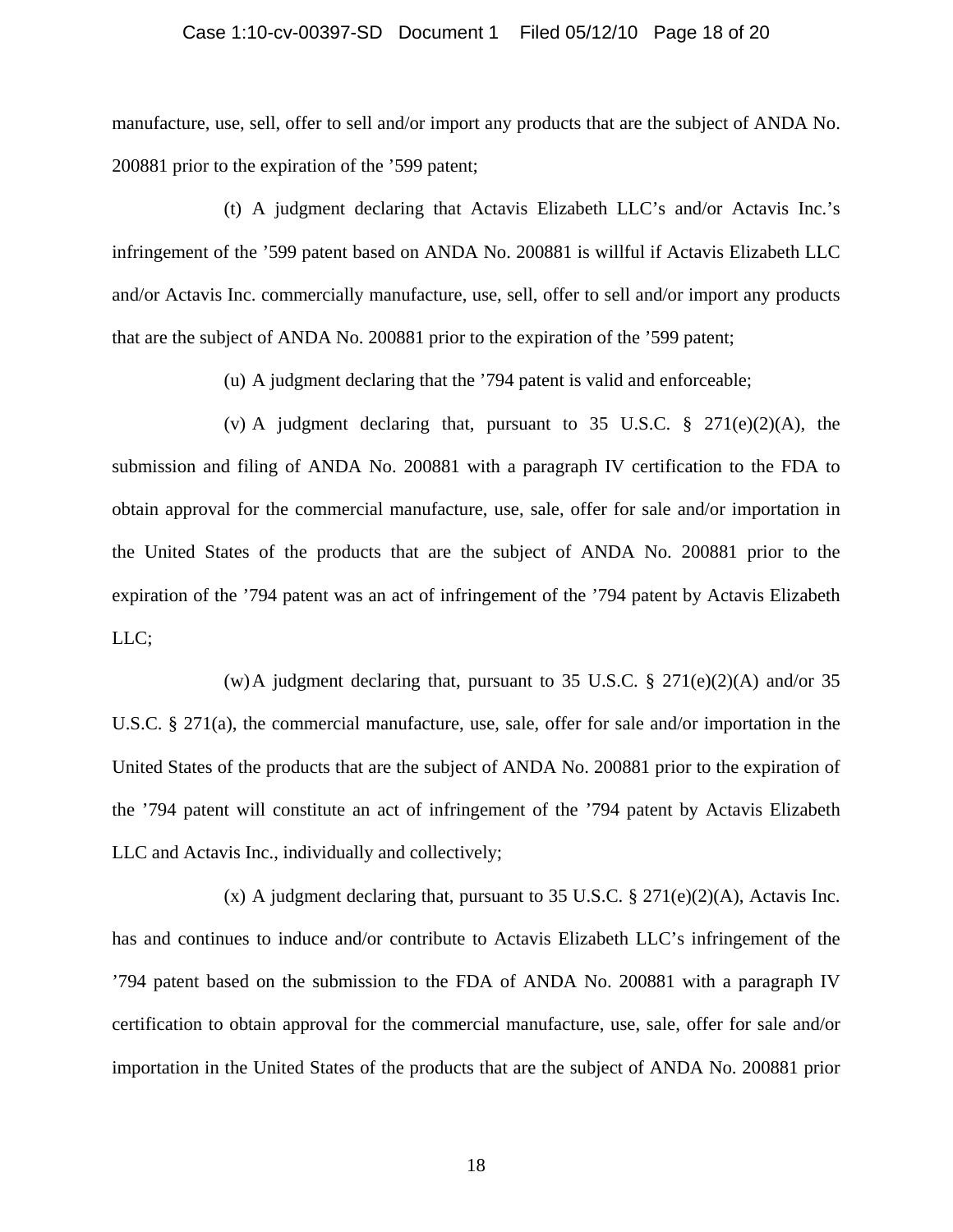to the expiration of the '794 patent;

(y) A judgment declaring that, pursuant to 35 U.S.C. § 271(b) and/or 35 U.S.C. § 271(c), Actavis Inc. would induce and/or contribute to Actavis Elizabeth LLC's infringement of the '794 patent based on the commercial manufacture, use, sale, offer for sale and/or importation in the United States of the products that are the subject of ANDA No. 200881 prior to the expiration of the '794 patent;

(z) An order that, pursuant to 35 U.S.C. § 271(e)(4)(A), the effective date of any approval of the product that is the subject of ANDA No. 200881 shall be no earlier than the date on which the '794 patent expires;

(aa) A judgment pursuant to 35 U.S.C.  $\S$  271(e)(4)(B) preliminarily and permanently enjoining Actavis Elizabeth LLC, Actavis Inc., their officers, agents, servants, employees and attorneys, and those persons in active concert or participation or privity with them or any of them, from engaging in the commercial manufacture, use, sale, offer to sale and/or importation in the United States of the products that are the subject of ANDA No. 200881 until the expiration of the '794 patent;

(bb) A judgment awarding Shire damages or other monetary relief, pursuant to 35 U.S.C. §§ 271(e)(4)(C) and 284, if Actavis Elizabeth LLC and/or Actavis Inc. commercially manufacture, use, sell, offer to sell and/or import any products that are the subject of ANDA No. 200881 prior to the expiration of the '794 patent;

(cc) A judgment declaring that Actavis Elizabeth LLC's and Actavis Inc.'s infringement of the '794 patent based on ANDA No. 200881 is willful if Actavis Elizabeth LLC and/or Actavis Inc. commercially manufacture, use, sell, offer to sell and/or import any products that are the subject of ANDA No. 200881 prior to the expiration of the '794 patent;